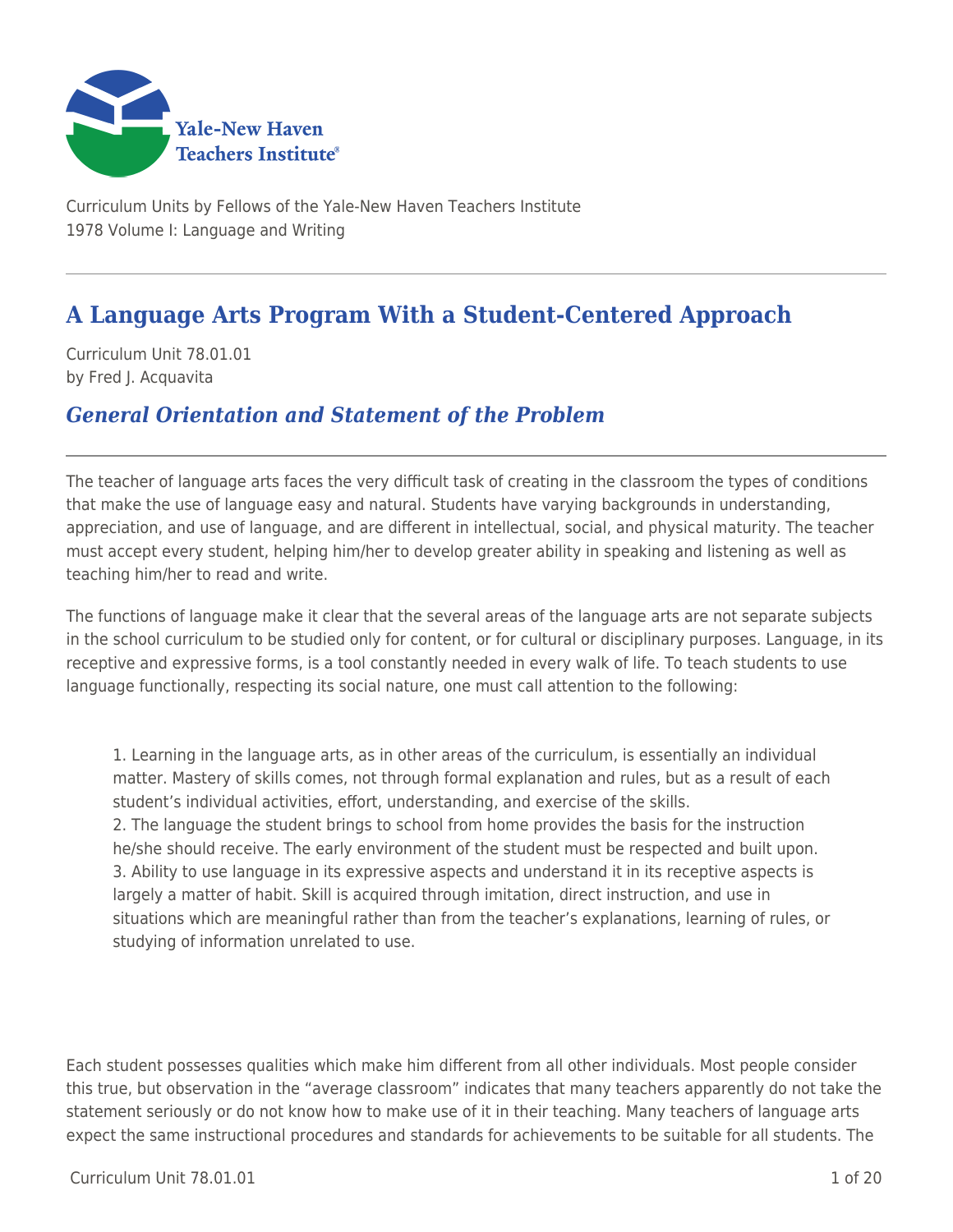teacher faces a hopeless task if he/she expects to instruct the "class" so that all members will perform at the sane level.

My assumption is that students learn at different rates. Students learn best by doing—by actively engaging in what is to be learned. If it is the goal of the teacher for students to learn the language, then they must be given the opportunity to use it. Students should use language far more than they customarily do in most classrooms today. If the goals of teachers are to help students learn to think, speak, listen, write,and read to the limits of their capacities, then the most reasonable premise is that students should be doing exactly that. The problem then is how to create a program (structure) that takes into account the unique qualities of each student and allows the student to become actively engaged in the use of the language.

The language arts program developed here will use a "student-centered" approach. Emphasis is on the active input and output by the students, on their speech production and their response to other people's work. The goals of the program are not substantially different from conventional ones; the main departure is the means.

## *Principles and Purposes*

Following are the main assumptions and beliefs that underlie this program:

1. Educational authorities generally favor "integration"—relating subject areas to one another as much as possible. Every student must learn that language skills are the tools by which he/she receives and transmits ideas and information about all of his/her daily activities, in school and out. These activities are the content around which a successful language arts program operates. Thus, language skills should be integrated into every area of the school curriculum at every opportunity.

2. A course of language learning is a course in thinking.

3. The material to be conceived and verbalized is, primarily, the raw stuff of life, not language matters themselves.

4. What a learner needs most of all is to perceive how he/she is using language and how he/she might use it. First this requires awareness and then information.

5. The role of the teacher is to help learners expand their cognitive and verbal repertory, starting with their initial limits.

6. The role of the student is to become capable of producing and receiving different kinds of discourse, compositional forms, points of view, styles, vocabulary, and sentence structures.

7. There are many patterns of learning and no one teaching method meets the varied needs of all students. It is vitally important to provide alternatives in the language arts program.

8. The teacher cannot tell a student how to think, but must provide him/her with the freedom,the encouragement, and the opportunity to do so.

9. Learning is not a passive, but an active process. A student should participate in a task rather than merely absorb information.

10. Students need to have successful experiences, but vary greatly in their levels and rates of achievement.

11. Setting goals and evaluating progress are the privilege and responsibility of the student, and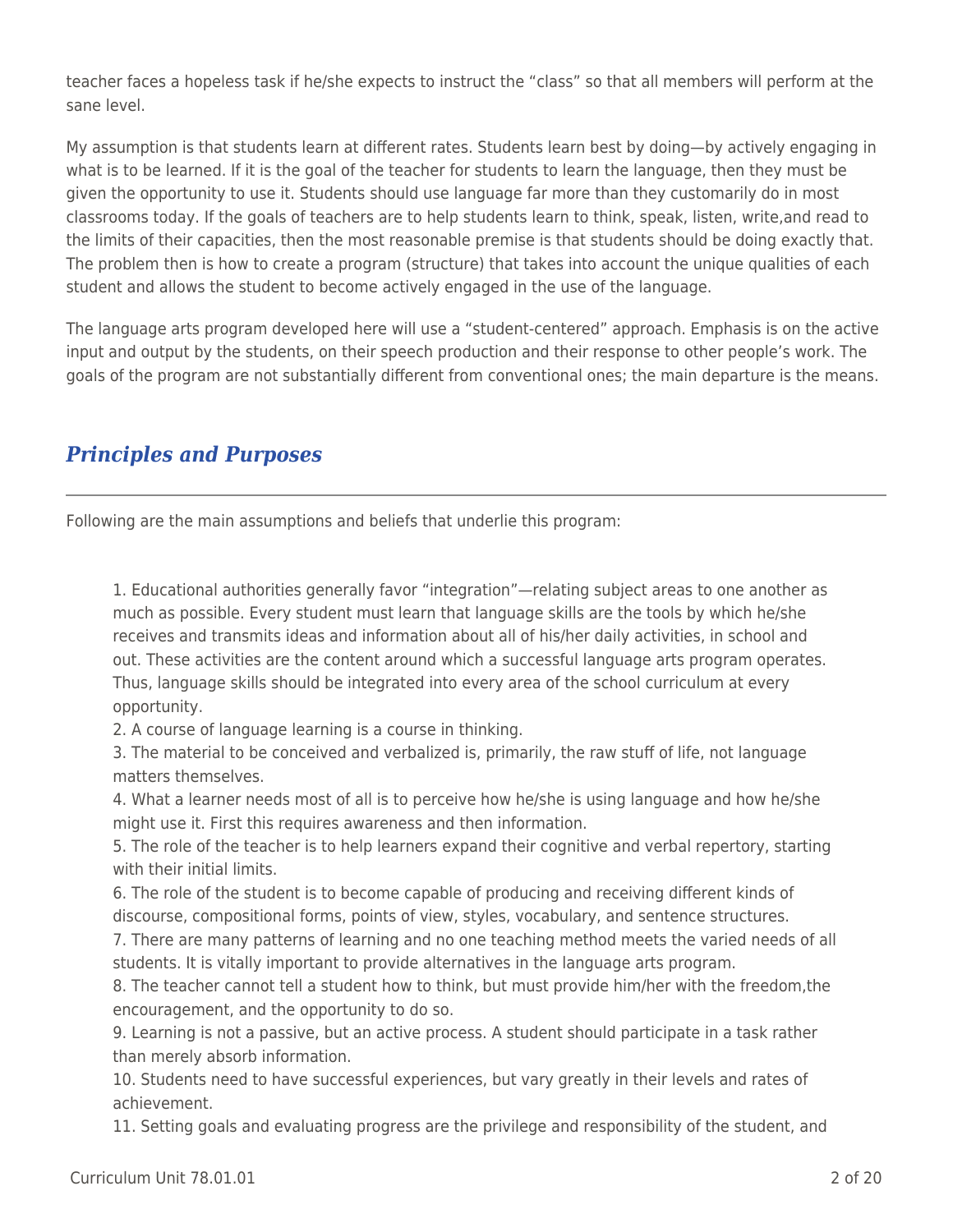are essential to long-tern learning. Teachers must not let a marking system distort evaluation.

12. Students learn from each other, through observation, imitation, and cooperative consideration of a mutually challenging task.

13. Learning is both positive and negative. When the activity does not fit the student's unique personal need, negative learning is certain to occur.

14. Intrinsic motivation makes students capable of meaningful self-selection and self-correction of appropriate learning activities.

During the development of this program special consideration was given to the following points by the teacher:.

1. Think of the curriculum as an entity resulting from the interrelatedness of various subjects.

2. Build the program so that it takes into account the background and everyday life experiences of the student.

3. Provide opportunities for students to be directly involved in their own learning.

4. Begin to think of how you can shift emphasis away from the mere acquisition of information toward the process of learning.

5. Plan with students and develop with them acceptable choices that can be made in the classroom.

6. Begin to use texts as resource materials rather than as courses of study.

7. Talk with students. Help them to know that you care about them as individuals.

8. Spend some time observing students carefully. Try to identify some of the ways they learn.

9. Listen to students. Find out their interests. Build on these interests so that you develop a range of appropriate and worthwhile activities.

10. Find ways to vary time patterns in a day so that you can accommodate the diverse interests and learning rates of students.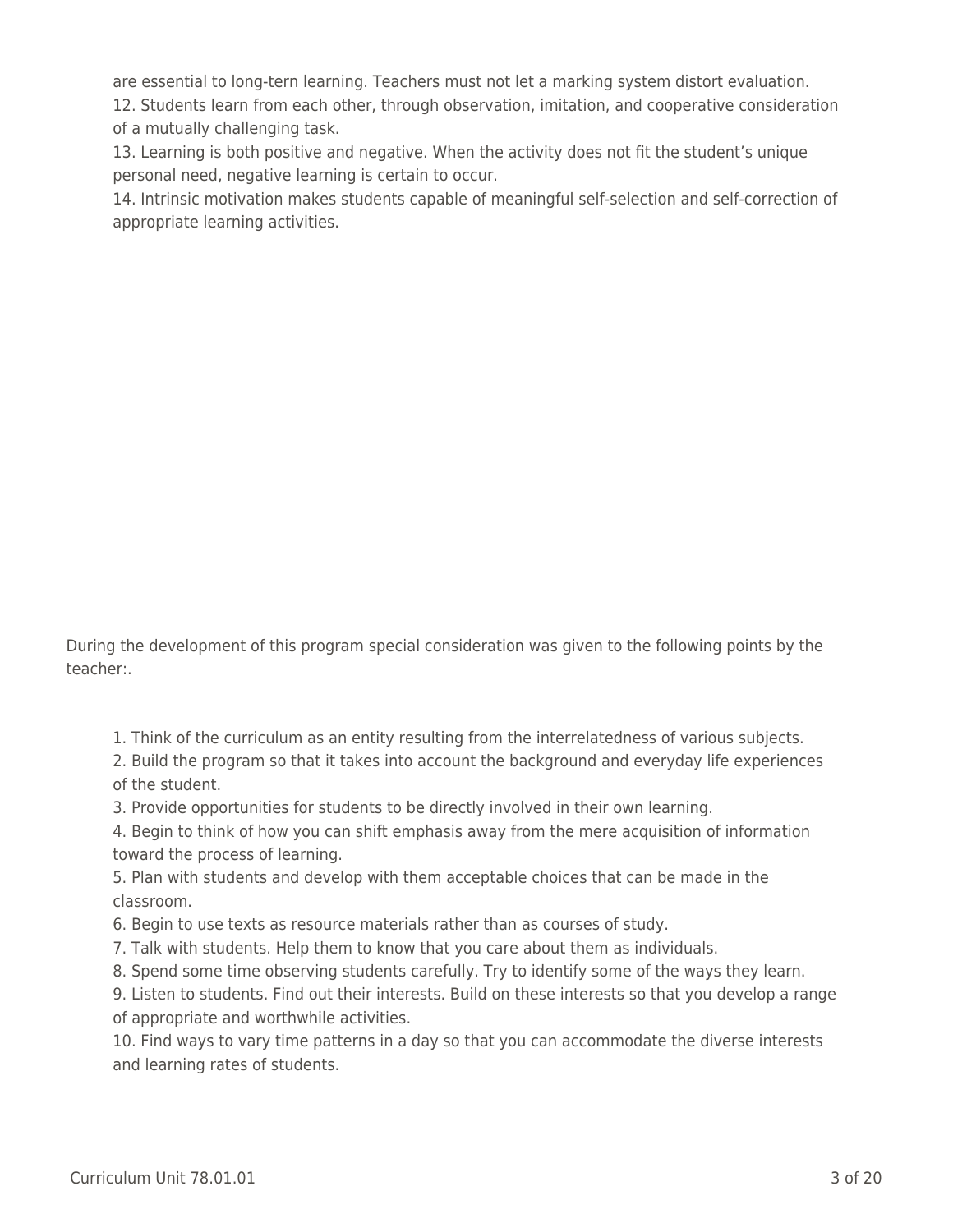## *The Program*

This program will use a student-centered approach. The student will be actively engaged in using the language. The goal is to expose the students to a wide range of discourse. In effect, this program will use an action-response model of learning: the student speaks, writes, or reads, and others respond to his/her statement, composition, or interpretation.

Though suitable to all, this program is primarily designed for the student whom teachers have identified as "general," meaning, all too often, that the school system has few specific programs to satisfy his/her educational needs. This is the same student who is sometimes identified as disadvantaged, though more often characterized as impoverished. This approach to learning is designed to provide the student with motivation for reading and writing, at the same time giving her/him appropriate materials with which to practice and reinforce his/her literacy.

The assumptions of this program are that the primary problem in teaching language arts, specifically reading and writing, is not caused by students' intellectual deficiencies but by their lack of motivation. The program further assumes that a student's desire to learn makes learning possible. The student's attitude, therefore, is of much concern to the teacher.

This program moves from the traditional language arts curriculum with its fixed scope and sequence to a curriculum that is student-centered and open-ended. The assumptions of a fixed scope and sequence curriculum are that all students must be exposed to a set body of knowledge, that there is a basic amount of information to cover, that there are required skills which must be taught in a certain order, and that all students learn the sane things in the same way, often in the same amount of time. The student-centered approach emphasizes the acquisition of basic skills, but at the same time stresses the growth of independent thinking, a sense of responsibility, and a humanistic view of the world.

The program developed here will not use a curriculum guide or a program of study based on a single textbook. Instead, the program will be structured around a broad selection of diverse materials, teaching tools, and techniques. As students explore reading materials, read their own compositions, share books, newspapers,and magazines, study themes, and are helped to classify and categorize information, they are participating in a flexible curriculum largely of their own making. Working with the teacher, the students will help the teacher shape the curriculum for the year. The teacher will provide inspiration and guidance for the students and create opportunities for the student to learn skills in a natural manner. The teacher will develop a range of opportunities to meet the diverse interests, needs, and developmental level of the class, and individualize each student's rate of progression. The teacher sees to it that the students have opportunities for the building of concepts and the development of skills.

The success of this program relies on the teacher's understanding and belief that each student learns at his/her own rate and internalizes experience in his/her own way. Respecting the student as an individual means that the teacher provides a variety of materials, makes them easily available, and helps students make choices. The teacher in this program is a diagnostician who watches students carefully, listens to them, and finds out about individual interests, abilities, and needs. He develops and suggests specific learning experiences based on these needs. He groups some students; he lets others work individually. He pays a great deal of attention to students' feelings.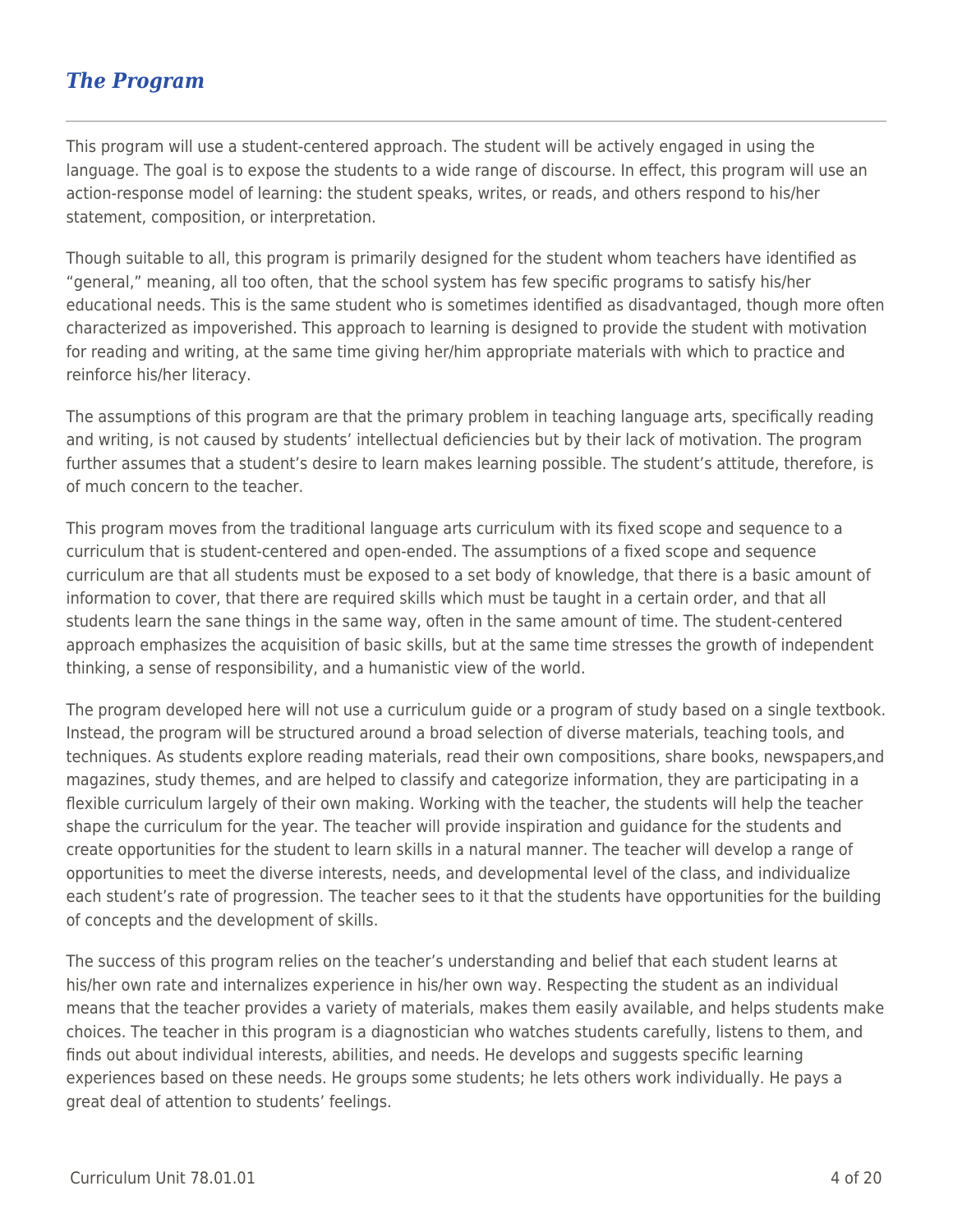1. Move away from reading and writing as "subjects" and begin to think of them in broader terms as an important part of the total language experience.

2. Provide ways to help students find enjoyment in reading and writing.

3. Talk with students and find out what their individual reading interests are. Provide ways to help them enhance and extend their interests.

4. Provide a variety of reading materials for students and help them grow toward self-selection.

5. Provide the student with the fundamental reading skills in:

- a. recognizing words
- b. defining word meanings
- \_\_\_\_ c. comprehending and interpreting what is read
- \_\_\_\_ d. reading silently at speeds appropriate to the material and purpose of reading
- e. reading orally
- f. using books efficiently.

6. Encourage students to talk freely in the classroom. Help students verbalize experiences as an aid to learning.

7. Provide students with opportunities to share experiences and listen to each other.

8. Stimulate students to write meaningfully about a variety of personal observations, explorations, and ideas.

9. Make writing a natural, daily, continuous part of living in the classroom.

10. Provide students with an individualized approach to helping them with punctuation, grammar, and spelling.

11. Provide students with an individualized approach to reading and writing.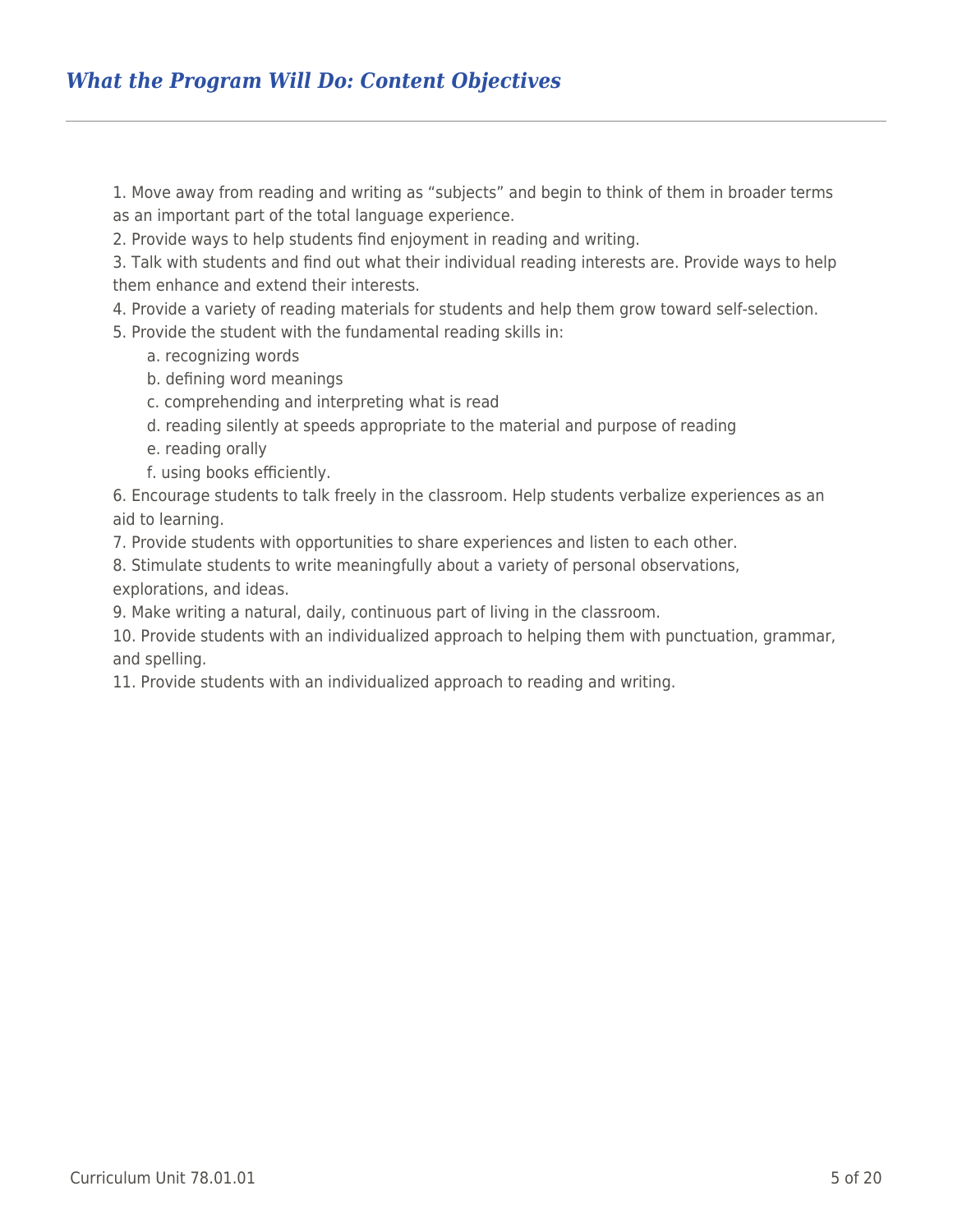## *Special Note on the Teaching of Language Skills in This Program*

As was stated earlier, the goals of this program are not substantially different from conventional ones; the main departure is in the means. This program is concerned with each student attaining the highest skill level possible. However, at no time in this program will specific skills be taught to an individual student, small group, or the whole class solely because the teacher feels that students need them. Skills will be taught only when the teacher, through observation and using a diagnostic approach, determines that a particular student or group of students are in need of a specific skill. When the teacher determines that students share a similar skill deficiency they will be grouped and regrouped according to instructional needs, interests, or difficulties. Grouping is a fast way to teach the same skill to a lot of students at the same time, when you are sure they need that skill. A skill will not be taught until the teacher is satisfied that the students have the necessary background to understand and use the skill.

### *Teaching Tools and Techniques to be Used in the Program*

### **1.** *Student-Centered Reading—An Individualized Approach*

In this program reading is taught both individually and in small groups, and it is the teacher who decides which is the best individual approach for each student. Teaching individualized reading can be as varied as the creative insights of the teacher and the diverse needs of the student. Self-selection is part of the process; students can choose from a wide range of reading materials. When he/she wishes, a student may read a variety of books and stories, concentrating if he/she chooses on mysteries, poetry, novels, history, science, or sports. From the beginning, the student is encouraged to browse, to pursue individual interests, to read for pleasure and for information. This is the "saturation" approach to reading. "Saturation" surrounds the student with newspapers, magazines and paperbound books, textbooks, literary novels, plays, poems, pamphlets, catalogs, legal documents, and religious books (see Appendix I). The only restraints placed on the student are that he/she must read something during a given period of time, be responsible for completing a reading report form, attend a student-teacher reading conference, and be prepared to share the book with a small group of fellow students.

An important part of this reading approach is keeping a record of the student's progress. The teacher does this through general observation of behavior, through talks with parents, through a constant review of the reading report forms, a weekly review of the written record he keeps for each student, and, most importantly, through frequent sessions with the student (see Appendix II). During an individual reading conference the teacher and student discuss a variety of things. The teacher may be especially interested in the student's growth in comprehension, or with the student's attitude toward reading. What the teacher does in the conference depends upon what he knows about the student—his/her present level of progress and how he/she can be helped to grow in skills and attitude. For example, through a series of conferences, the student is helped to sound out words, to be aware of blends, to see configurations, to engage in various techniques for decoding the printed word. It is in the conference that the teacher has the greatest opportunity to give each student the necessary few moments that only he and the student can share. Often, this brief but crucial individual contact provides the student with the very impetus needed for future individual growth.

In this program group experiences are varied. Students will be grouped heterogeneously for the purpose of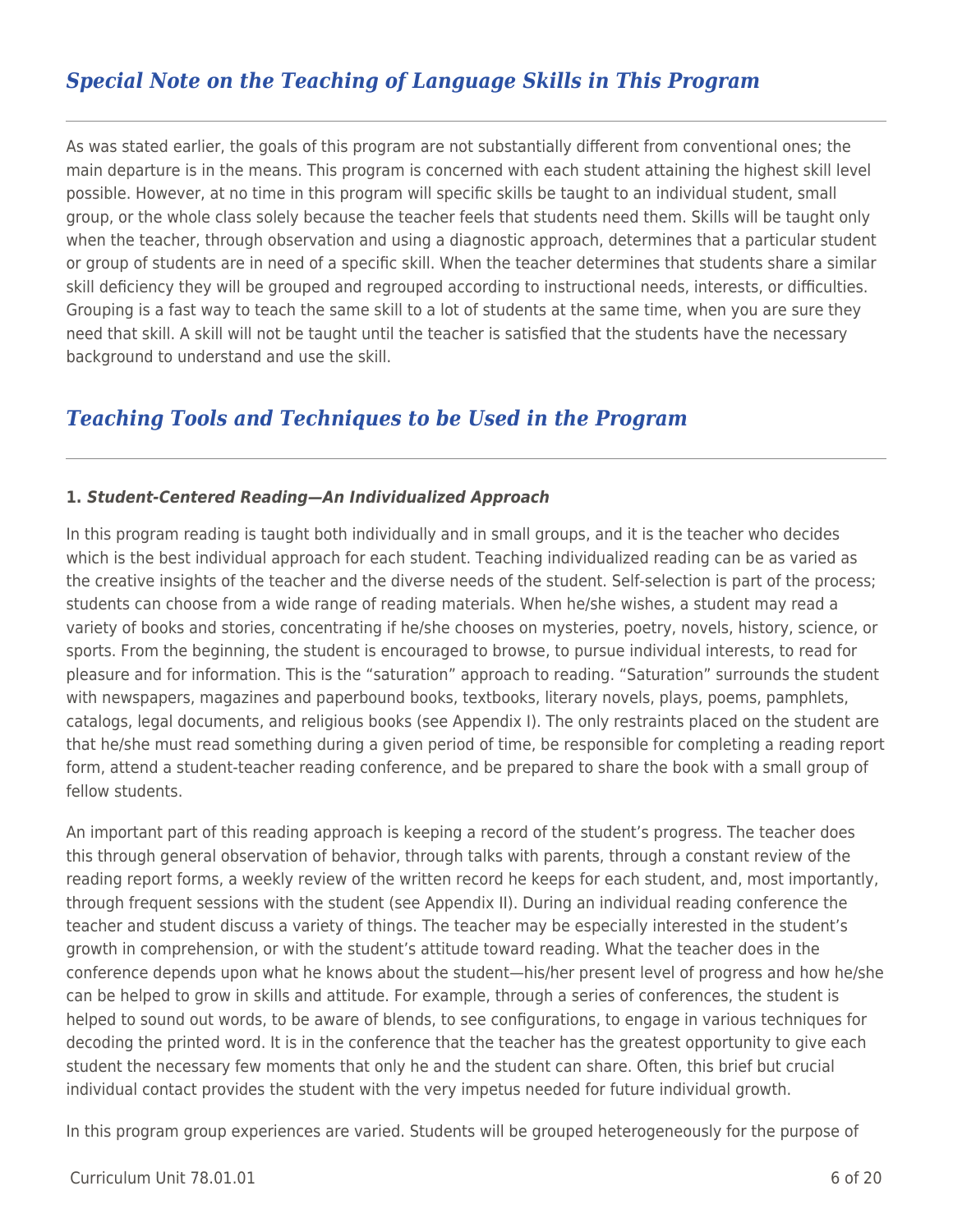sharing books that were read the previous week. The membership of these groups will change throughout the year. Students will be encouraged to form groups according to reading interests, either for information or general enjoyment. This could be done with or without the aid of the teacher. Upon reviewing the individual records of the conferences, the teacher will group students according to identifiable needs and abilities and will help them with specific skills. Once the skills are grasped by the students, the group will be dismissed and the process will be repeated.

Again, variety and individualization are the keys to this reading program. This reading program, like the language arts program presented here, takes advantage of eclecticism. It is the teacher's responsibility to know different approaches and methods and materials and to apply this knowledge to the individual student. An awareness of the different techniques that have been developed will better qualify the teacher to select an approach that will offer a student his/her greatest chance of success.

The general view taken in this program of "non-readers" or "poor readers" is that these students' problems result either from an inadequate decoding instruction or from personal characteristics such as faulty perception, poor motivation, or emotional disturbance that are general learning problems not confined only to reading and, therefore, not treatable solely as reading problems.

This program takes the position that a key feature of remedial work is an emphasis on decoding, usually involving explicit instruction in phonetics. To serve those students who are experiencing extreme difficulty with reading, this program will utilize the approach to reading developed by Caleb Gattegno, called Words in Color . It is important to note that phonics itself is no panacea: a mastery of decoding does not quarantee that a student will want to read, will pay attention to a text, or will learn new ideas. General learning problems of motivation, conceptual development, and emotional health must be remedied by a variety of means that are suggested in this program. Plentiful oral speech and dramatic expression, involvement in selecting books, playing logical games, and the general emphasis on meaningful reception and production of language are all parts of this program. The individualized reading approach developed may be most important for the poorly motivated or less successful reader. Freedom from fear, individual coaching, and help from classmates are all remedial aspects of this approach. As the reader continues through this program, it is important to remember that every writing assignment is a reading assignment and all the techniques suggested are to be integrated into a total language arts program.

### **2.** *Student-Centered Spelling* **—** *An Individualized Approach*

This approach takes the position that an early, intensive instruction in sound-letter correspondences should establish a strong spelling base. The main issue is that, aside from knowledge of prefixes and suffixes, there is very little that can be taught that should not already have been taught in the initial presentation of the soundletter relation. For those students who have severe spelling deficiencies, Caleb Gattegno's materials, Words in Color , will be used to provide these students with that base. However, the primary aim of this program is to develop the student's self-correction and self-diagnosis. Students take responsibility for spelling, but the teacher sets up processes that make this possible.

a. The teacher occasionally classifies the kinds of errors a student is making and thus teaches him/her to diagnose them on his/her own. Some errors can be corrected by referring to the phonic regularities or by mentioning some rarer spelling pattern not covered by phonic rules. Some errors stem from faulty pronunciation, and some can be corrected only by memorizing the word. The main point is that students do not always make the same mistakes.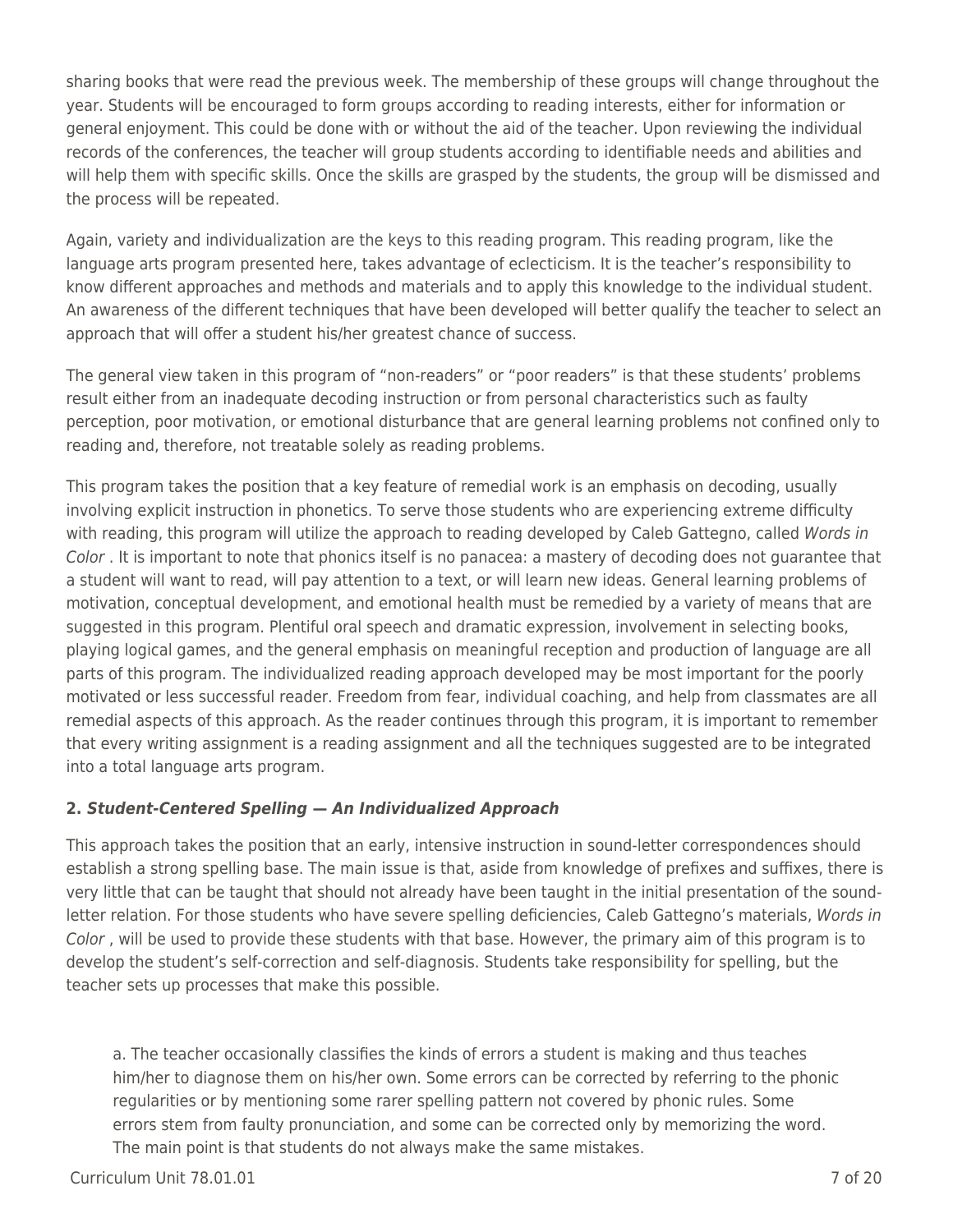b. From the very beginning, students point out errors to each other in the writing groups when they exchange papers. Proofreading in groups teaches each individual to proofread alone. This will be explained more fully during the presentation of the writing aspect of this program. c. Each student will have his/her own pocket dictionary. This program calls for abundant writing and the dictionary becomes a major help in learning to spell, because the student is constantly trying to spell out what he/she has to say. Along with the pocket dictionary, each student will have a personalized dictionary. This dictionary will be made by the student. The student will be encouraged to write words he/she needs and wants to know. The teacher will inspect this dictionary during the reading conference and writing conference. The teacher will feel free to write those words for the student that he/she can't manage. In effect, this dictionary will serve as a diagnostic tool. The dictionary will represent a cumulative record of the kinds of spelling problems the student has. Through observing the dictionary the teacher should be able to determine a spelling pattern and recommend the necessary activities for eliminating the particular problem.

## *Special Note on the Study of the Structure of Language*

There is a difference between studying language and using the results of these studies to teach reading and writing. For example, it is one thing to study grammar and another to use grammar as a means of teaching writing. The obsession with grammar (diagramming sentences, breaking down sentences into parts which can be named) gets in the way of learning to write. It interferes with the development of a natural voice in writing and ease in reading. The study of language is fascinating and people should be aware, as much as possible, of the nature and development of the language they use the most. However, it is probably easiest to pursue the serious study of language after one has already learned to read and write with confidence and ease. The natural acquisition of skills of reading and writing (which should develop hand in hand) does not require the formal use of grammar and structural linguistics. For those students who the teacher feels are ready to engage in the serious study of the structure of language, specific lessons will be developed to meet those needs.

### **3.** *Student-Centered Writing Approach*

The teacher's attitude should be informal, relaxed, unhurried, and supportive. In this program writing is rooted in speaking. The teacher encourages the student to be free and spontaneous about his/her conversation, and to be involved, literally, in talks and discussions. Students must have constant opportunities to talk in order to build a variety of experiences about which they can write. Just as talking and writing are related, reading and writing are also related, and in this approach they develop and grow together. Motivation to write is as important as having something to say. Students must write because they want to—either for the joy of it or because it is necessary to their lives. They will not truly write unless there is something for them to say. Student-centered writing uses the student's own personality, thoughts, and feelings in fostering the teaching of writing skills. This does not mean that a student should be stopped in the middle of a sentence to insert punctuation or to determine whether or not his/her statement is a "run-on sentence." It does mean that by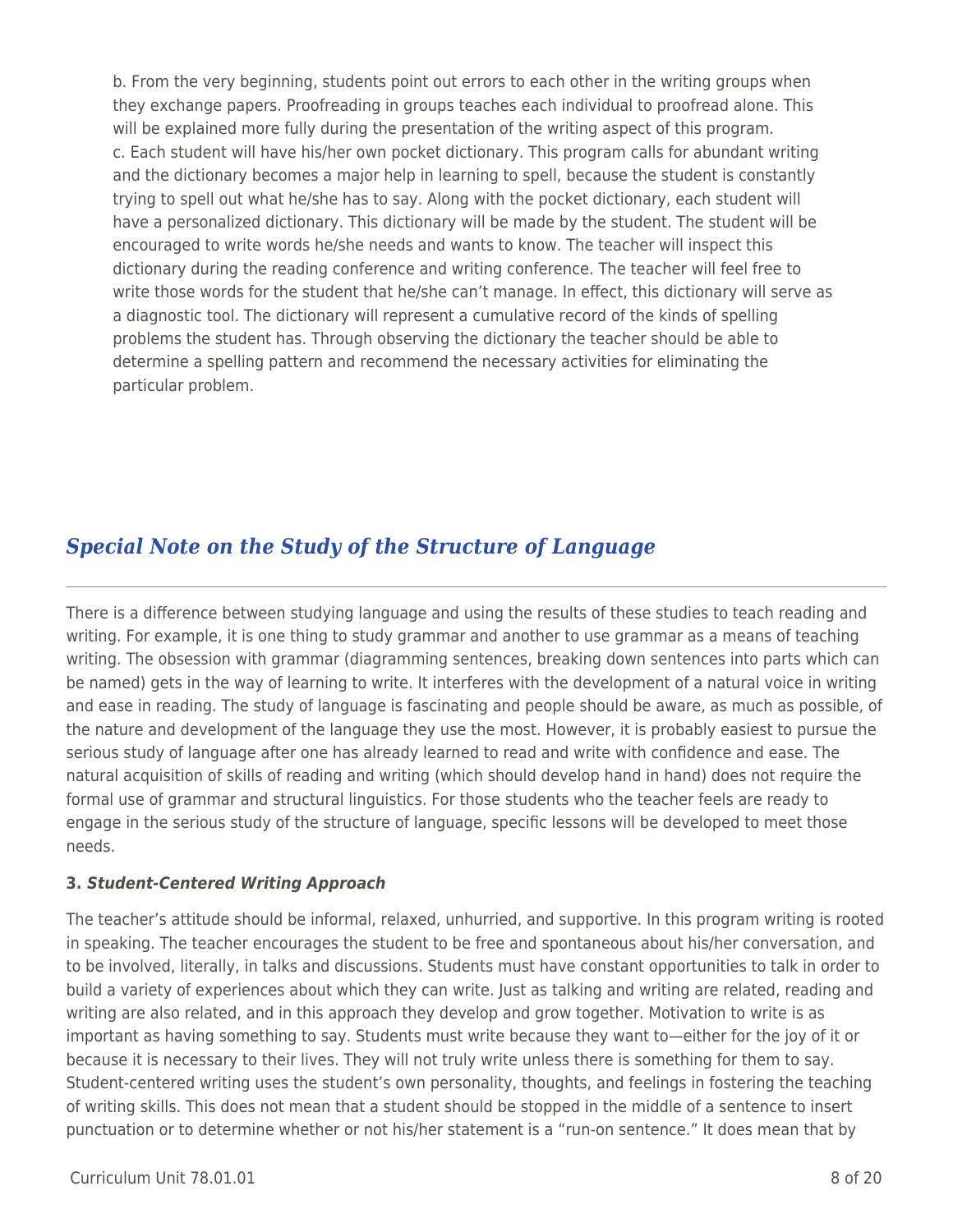encouraging him/her to proofread, and by helping him/her change the order of words in a sentence, a teacher can functionally teach writing skills and still refrain from suppressing spontaneity and originality of expression.

There are many ways to care for the individual writing and language needs of a class. Here are examples of specific techniques and methods to be used in this approach:.

a. Tabulate errors which occur frequently in students' writing and then give instructional attention only to these errors. At one time you may tabulate one sort of error—punctuation, for example—and at another time, poor paragraphing.

b. Keep a folder of samples of a student's writing; appraise these periodically for instructional needs.

c. Group students for instruction, relying upon the students in a small group to help one another with language needs. Grouping will be done on the basis of needs, interests, ability to help one another, and so forth, rather than simply on "ability."

d. Have individual students practice proofreading and self-editing, and follow this up with work on practice exercises which will help them eliminate errors.

e. Reconsider the grouping from time to time. Remain flexible enough to shift students in and out of groups as each situation requires.

f. Individual student-teacher conference: At least once a week a student will attend a writing conference with the teacher. This conference follows the same format as the reading conference mentioned earlier. The student will read aloud writing projects that he/she has done during the week. This writing will be placed in the student's individual folder.

g. Writing projects: Every day during the school year each student will be required to complete a daily writing project. This project may consist of a short story, essay, poem, etc. During the writing conference this material will be shared with the teacher and the evaluation will be conducted by both. At least once every two weeks the student will share a writing project with a small group of students. Proofreading and editing will be stressed in the group sharing experience (see Appendix III).

h. Writing workshop: The workshop will be a whole class experience. The workshop will be conducted twice a week. It is during this time that the teacher will provide the class with writing ideas that students can try on their own during the week and throughout the year. The workshop will provide the students with varied experiences in different forms of writing and an introduction to the different tools that are used by writers. During the workshop period the students will be engaged in the same activity. Toward the end of the workshop the students will be asked to read to the whole class what they have written (see Appendix III).

i. The journal: Each student will have a spiral notebook that will be called a writing journal. The student will have to write in this journal daily. This may be done in school or at home. This journal, the student is told has only one reason for its existence: to provide him/her with a field upon which he/she can practice writing. The student will be required to write a minimum number of pages each week and he/she will be asked each Wednesday to turn in the journal to the teacher. The teacher will return the journal on Friday. Under no circumstances will the journal be corrected. It will be assessed for quantity, nothing else.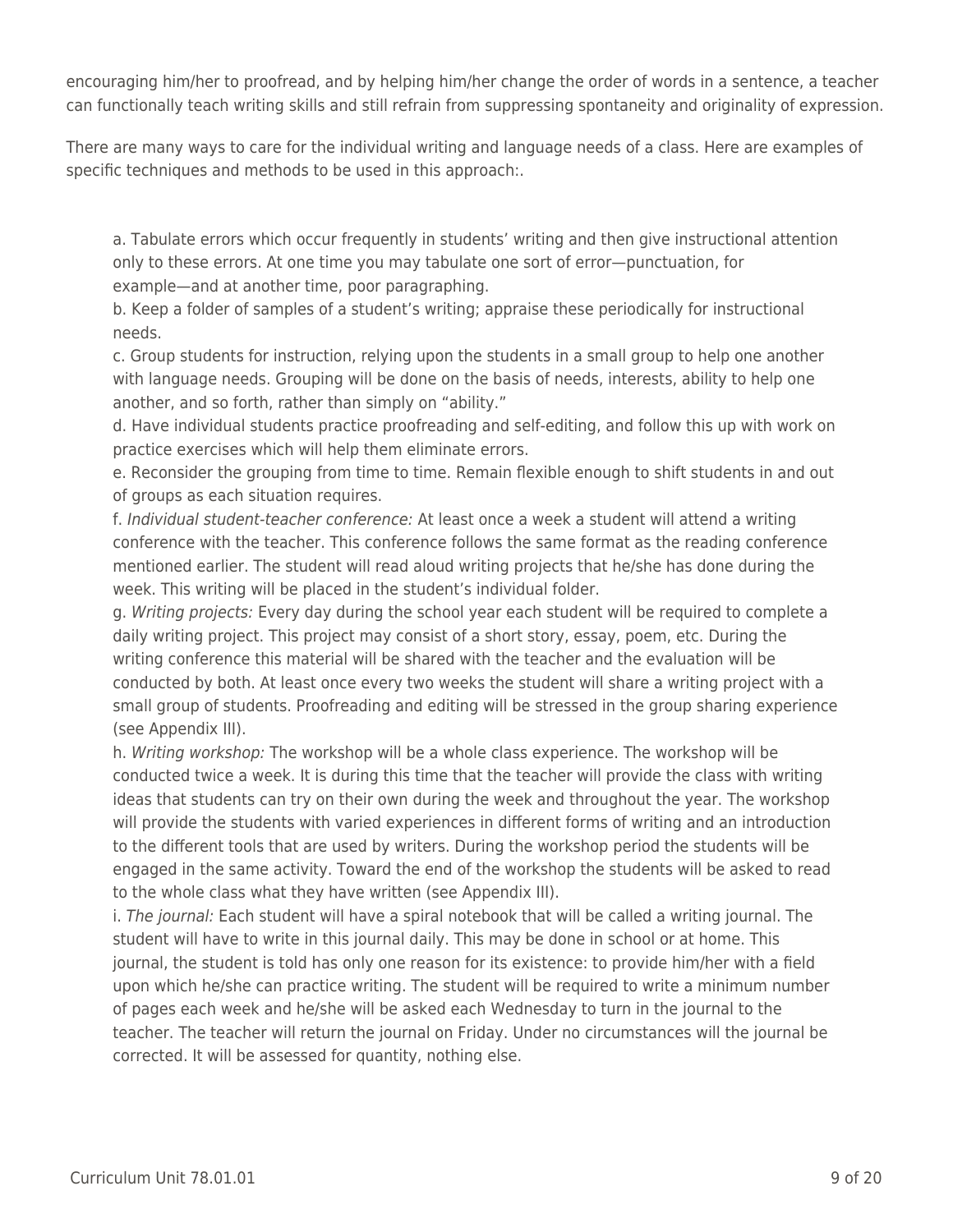### **4.** *Language Games to be Used in This Program: Independent Activities*

When students are not reading, writing or working with the teacher, they will be provided with a number of games of language and logic. Most of the students may choose the activities they wish to do. Others may be required to complete the games as an assignment. The following is a list of games to be used:

a. Scrabble board games: This game affords practice in using the dictionary, since the players must frequently consult an authority to find out if they are spelling a familiar word correctly or if a certain combination of letters creates some actual word or merely a phonetically possible word. The game is, of course, one way of learning spelling and vocabulary. A less obvious feature is that trying out various letter combinations can reinforce phonic understanding and flexibility in assigning possible sound values to letters.

b. Anagrams: Trying to make up words that can become other words merely by transposing letters.

### c. Unscrambling words

d. Unscrambling sentences: Starting with a whole paragraph and unscrambling a mixed set of sentences leads to logical issues concerning which sequences of sentences can "make sense" and which cannot. The original sequence might sometimes be a story, sometimes a set of directions, thus creating different logical problems. Although the point is to reconstruct the original sequence, learning occurs in trying out different sequences and deciding which ones make sense.

### e. Crossword puzzles

f. Transformation game: This game, which was developed by Caleb Gattegno, will be required for all students who are considered minimal readers. Of course, all students are welcomed to play the game. The transformation game—creating a new word from a given word—is one which the students will enjoy very much after they have become familiar with the rules. The object of the game is to go from one word to another through a succession of changes, using only four operations, and making only one change at a time. The four rules are: (s) substitution, (a) addition, (i) insertion and (r) reversal. Each step must produce a legitimate English word. For a more detailed description of this game see Gattegno's book Teaching Reading with Words in Color .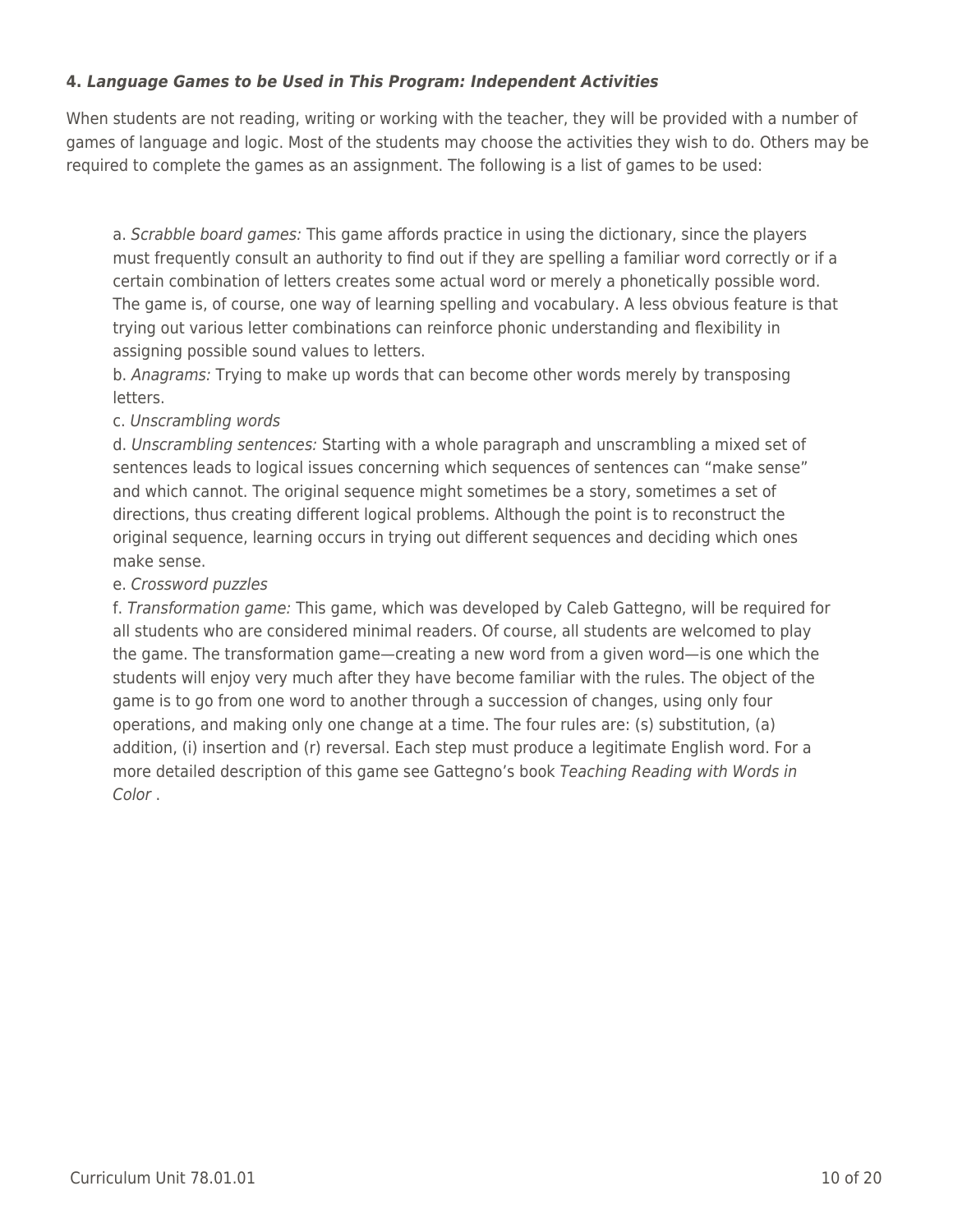### *Materials Needed for the Program*

Each student will need the following: (1) pocket dictionary, (2) personalized dictionary, (3) a journal, (4) writing folder, (5) reading report form folder, and (6) pen, pencil and paper.

The classroom should have the following: (1) hundreds of paperback books, (2) history tests, science texts, etc., (3) typewriters, (4) tape recorder, (5) magazines and newspapers, (6) two unabridged college dictionaries, (7) thesauruses, and (8) overhead projector.

### *Special note on Classroom Setting and the Use of Visual Aids*

The overall atmosphere of the room is very important. Books, magazines, journals, periodicals,and newspapers should be displayed in a neat and attractive manner. It would be very inviting to the students. On the walls and other convenient places, teaching aids should be displayed. Saturate the room with reading materials writing ideas, story starters, writing forms and poetry forms. The point is to make the classroom a learning tool. The following should be placed in the room as the year progresses:.

1. Word charts for developing more precise vocabulary in describing objects. Students add to list as the year progresses.

 $C$ urriculum Unit  $78.01.01$  11 of 20 Color Pattern pale irregular vivid flowered apple parallel Size Shape tiny spherical elephantine conical microscopic round Condition Sound weathered cushioned shining soft dull harsh Texture Taste silky sour rough bitter furrowed buttery Odor Motion musty swirling rancid rhythmic fresh 2. Word List to Help Describe Setting :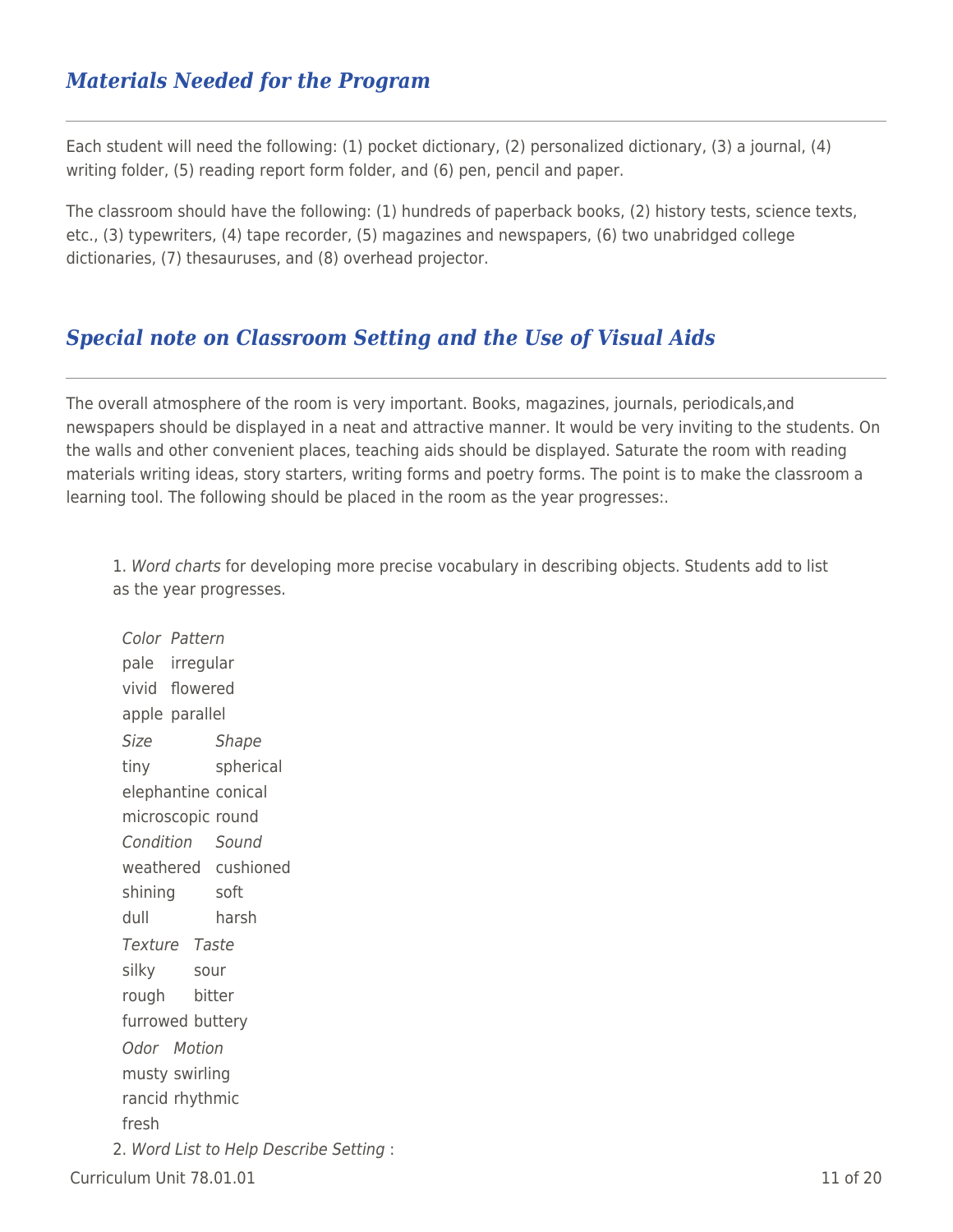Climate Feelings

tropical scarey

damp feeling of fear

humid an evil place

warm danger

moist spooky

oppressive eerier

Colors and Sights darkish green shadowy brown slimy mud canopy of trees

3. The rules of writing Cinquain, Haiku,and limerick should be displayed in the classroom.

- 4. Story Starters
	- a. If I had \$1,000 to spend
	- b. What Mother forgot
	- \_\_\_\_ c. Walking home in the rain
	- d. An ideal place to be

5. Make List of Words to Use , i. e., words to use instead of "said":.

\_\_\_\_ sobbed

declared

suggested

argued

\_\_\_\_ cried

questioned

6. A chart describing personification, onomatopoeia, alliteration.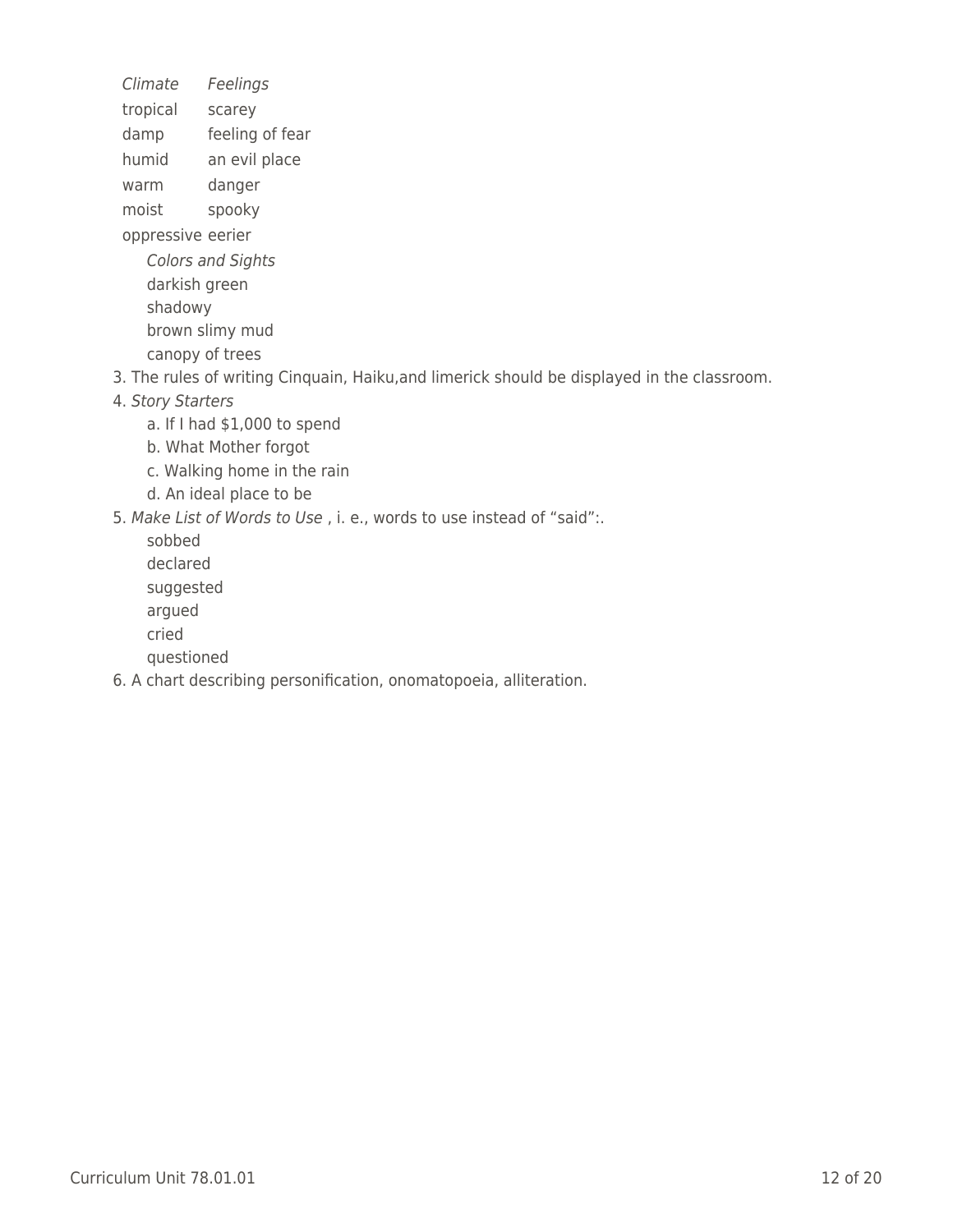It is important to understand that the only time a teaching aid is displayed is after it has been introduced during a writing workshop.

## *The Structure*

### *Independent Reading*

- 1. Each student will read at least one paperback every eight days.
- 2. Upon completing the book, the student will fill out a reading report form.

3. As soon as the form is completed, the student will attend a student-teacher reading conference.

4. Once a week the student will attend a book-sharing group meeting.

### *Independent Writing*

1. Each student will complete one writing project per day. This will be placed in the student's writing folder.

2. Once every two weeks the student will attend a writing group to share one or two of his/her writing projects.

3. Each day the student will do free writing in his/her journal. This may be done in or out of school. Every Wednesday the journal must be handed in to the teacher. The teacher will hand back the journal on Fridays.

4. Every student will participate in the Writing Workshop. The Workshop will be conducted on Mondays and Thursdays. The length of the workshop will be commensurate with the topic presented.

5. At least once per week the student will attend a student-teacher writing conference. In many instances this conference and the reading conference will be combined. The duration of this conference should be 10 to 15 minutes per student.

6. At the writing conference the student will also share his/her personalized spelling dictionary. This dictionary will be handed in every Friday and passed back to the student on Monday.

7. After the writing and reading conference the teacher will complete the student record form. Once the program and its requirements have been fully explained to the students, the typical day should follow this structure: as soon as the students enter the classroom, they should follow this schedule,which will be posted in the room.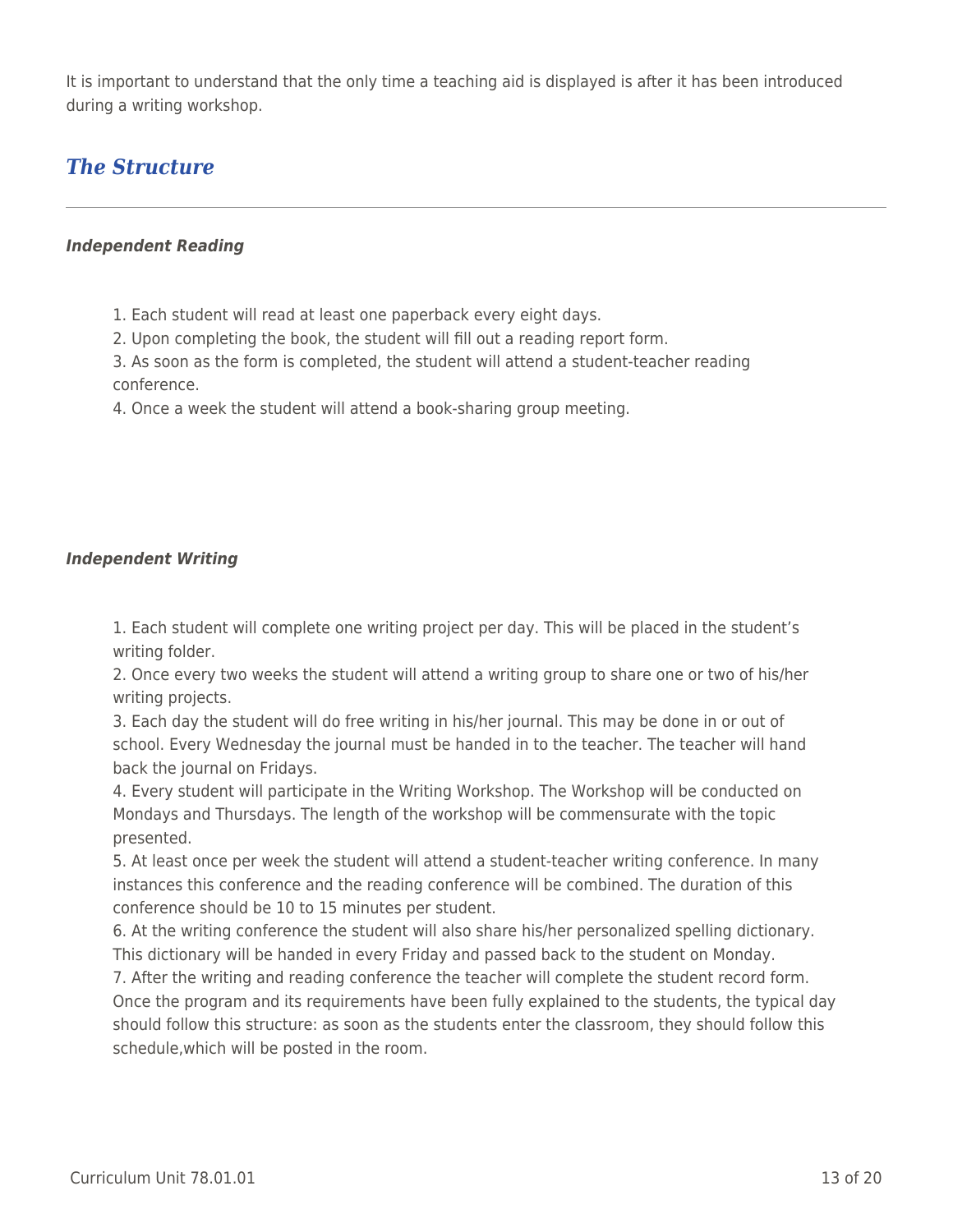### *Independent Activities*

- 1. Independent reading
- 2. Reading report form
- 3. Daily writing project
- 4. Journal writing
- 5. Language games
- 6. Individual skill worksheets to be assigned to students by the teacher.

While the students are engaged in independent activities, the teacher will be engaged in the following:.

- 1. Reading and writing conferences
- 2. Small group instruction, i. e., Words in Color , etc.
- 3. Book sharing group meetings
- 4. Writing sharing group meetings

5. Working with groups of students on group projects, i. e., writing a newspaper, practicing a play, conducting, interviewing, etc.

Mondays and Thursdays the whole class will be involved in the writing workshop.

While the overall structure will remain the same throughout the year, the content will change according to the interests and needs of the students. For example, at the beginning of the year independent activities consist of six activities. By the end of the year this may be increased to include such things as typing practice, work with the tape recorder, and penmanship practice.

This structure is designed to foster students working independently and to free the teacher to work with individuals and small groups of students without interference. The Independent Activities are activities that do not require the aid of the teacher. It is hoped that this structure will force students to seek the aid and cooperation of fellow students.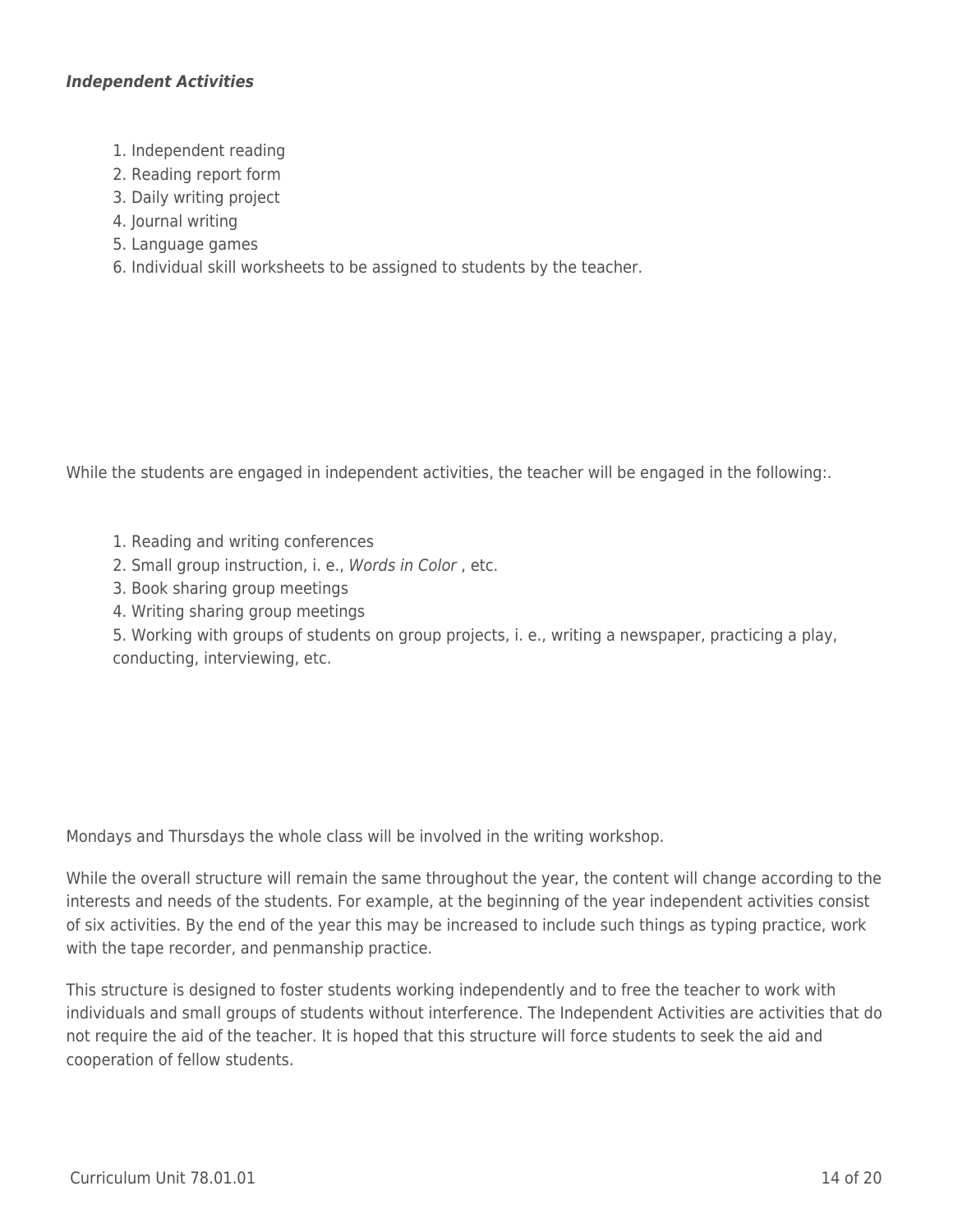## *Appendix I*

The classroom should have hundreds and hundreds of books and general reading materials. A good portion of the books may be ordered using school funds; the remainder must be provided by the teacher, students,and friends of the class. The books should fall into the following categories: survival, American history, history and historical fiction, parents and young people, values, Black studies, death and how to handle it, people in conflict, women's studies, movies, sports, teens in trouble, crime, mythology, short story collections and anthologies, poetry and drama, media, adventure, teenage fiction, romance and family relationships, biography, jokes and cartoons, science and mathematics, self-help and "how to," world literature, plays, the classics.

## *Appendix II*

### **The Reading Report Form**

Name \_\_\_\_\_\_\_\_\_\_\_\_\_\_\_\_\_\_\_\_ Date \_\_\_\_\_\_\_\_\_\_\_

Title Author Author

Type of book \_\_\_\_\_\_\_\_\_\_\_\_\_\_\_\_\_ Number of pages \_\_\_\_\_

Please answer the following questions and be prepared to discuss them with the teacher during your conference.

- 1. What is the book about?
- 2. Who are the chief characters?
- 3. Where does the story take place?
- 4. Has it a good plot?
- 5. Do you like it? Why? Why not?
- 6. Are the characters interesting? Why? Why not?
- 7. Do you like the way in which it is written? Give reasons.
- 8. Is the title well chosen? Why do you think so?
- 9. Does the beginning make you want to go on reading?
- 10. Did you skip any passages? What sort of passages were they?

11. Do you think other people would like to read it? Give reasons. 12. List the new words that you did not understand: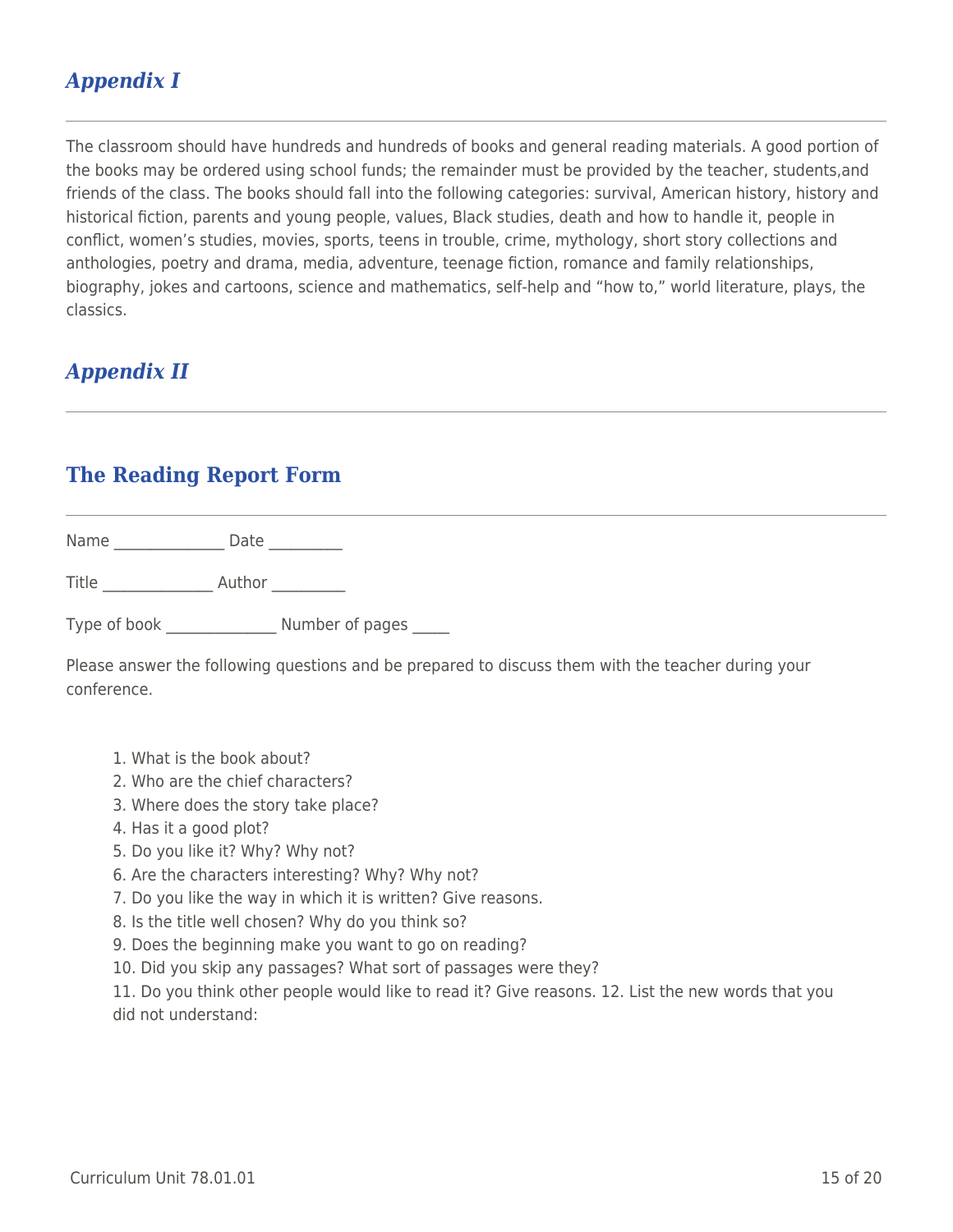## **Student Reading/Writing Record Form**

Name \_\_\_\_\_\_\_\_\_\_\_\_\_\_\_\_\_\_ Date \_\_\_\_\_\_\_\_\_\_

Reading conference

Writing conference \_\_\_\_\_\_\_\_\_

### *Inefficient reading habits*

Habit of pointing

Physical habits:

Vision

**Hearing** 

Voice and speech control

Body movements showing tension

Position of book, relation to eyes

Body position

#### *Fluency of reading*

Word-by-word reading Inadequate phrasing

Habitual repetitions Disregard for punctuation

Attempts to read too fast

Dawdling over reading material

### *Word recognition/Word analysis*

Lack of basic sight vocabulary

Errors on easy words

Failure to use context clues

Ineffective visual analysis of words

Ineffective knowledge of visual, structural, and phonetic elements

Overanalytical:

Analyzes known words

Breaks words into too many parts

Curriculum Unit 78.01.01 16 of 20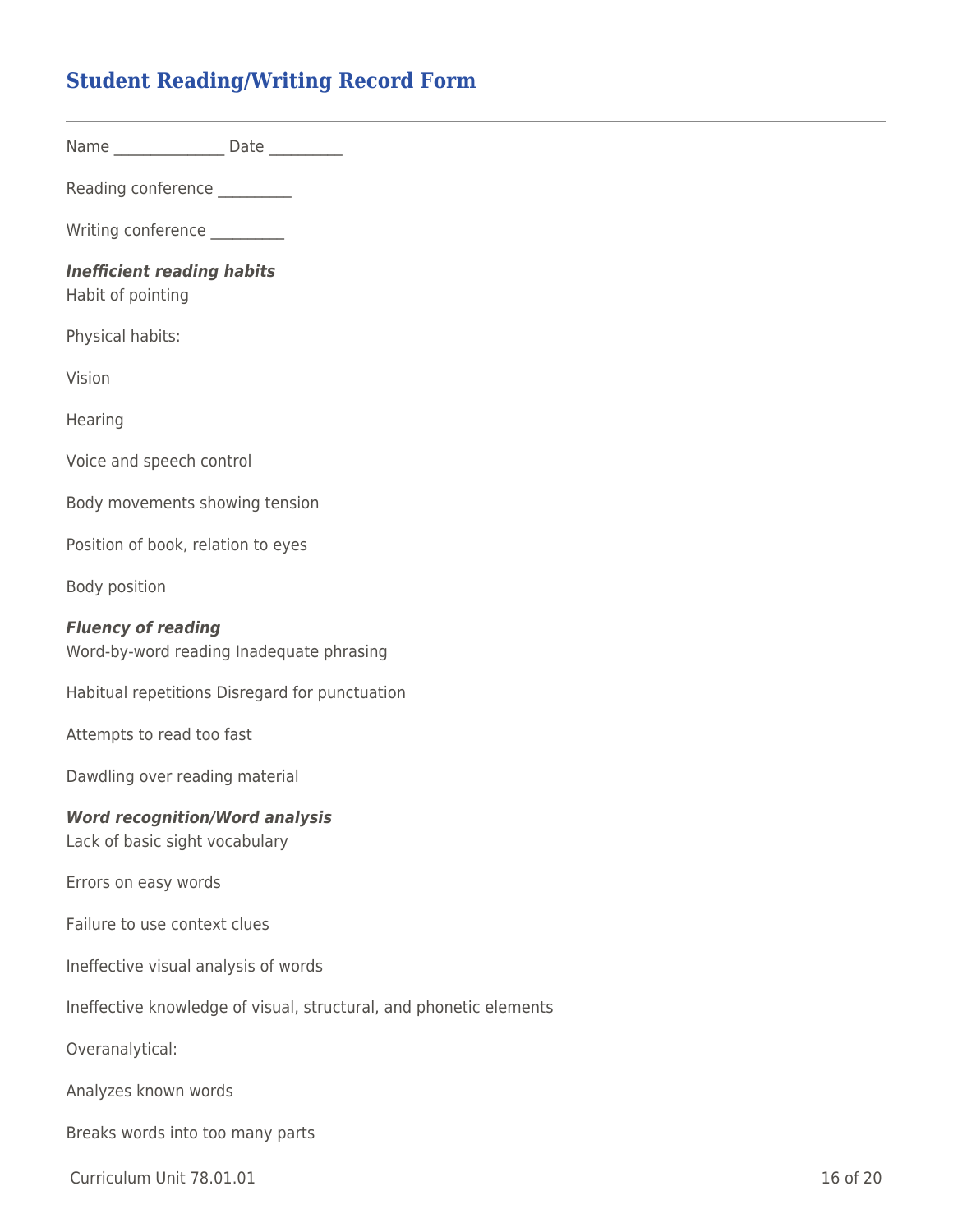Uses a spelling attack Unable to attack common words Fails to get word meaning *Comprehension skills* Failure to get main idea Failure to see important details Inability to reproduce thought Inability to make inferences Inability to skim Inability to outline Inability to adjust rate to different types of comprehensions Inability to discuss reading Inability to do elaborate thinking Inability to organize topics Lack of sense of paragraph organization Lack of phrasing ability Insufficient sentence sense Insufficient experience to understand reading section Inability to use index Lack of skill in use of dictionary Inability to alphabetize *Reading attitude* An aversion toward reading Indifference to books (reads only as directed, not on own) A short attention span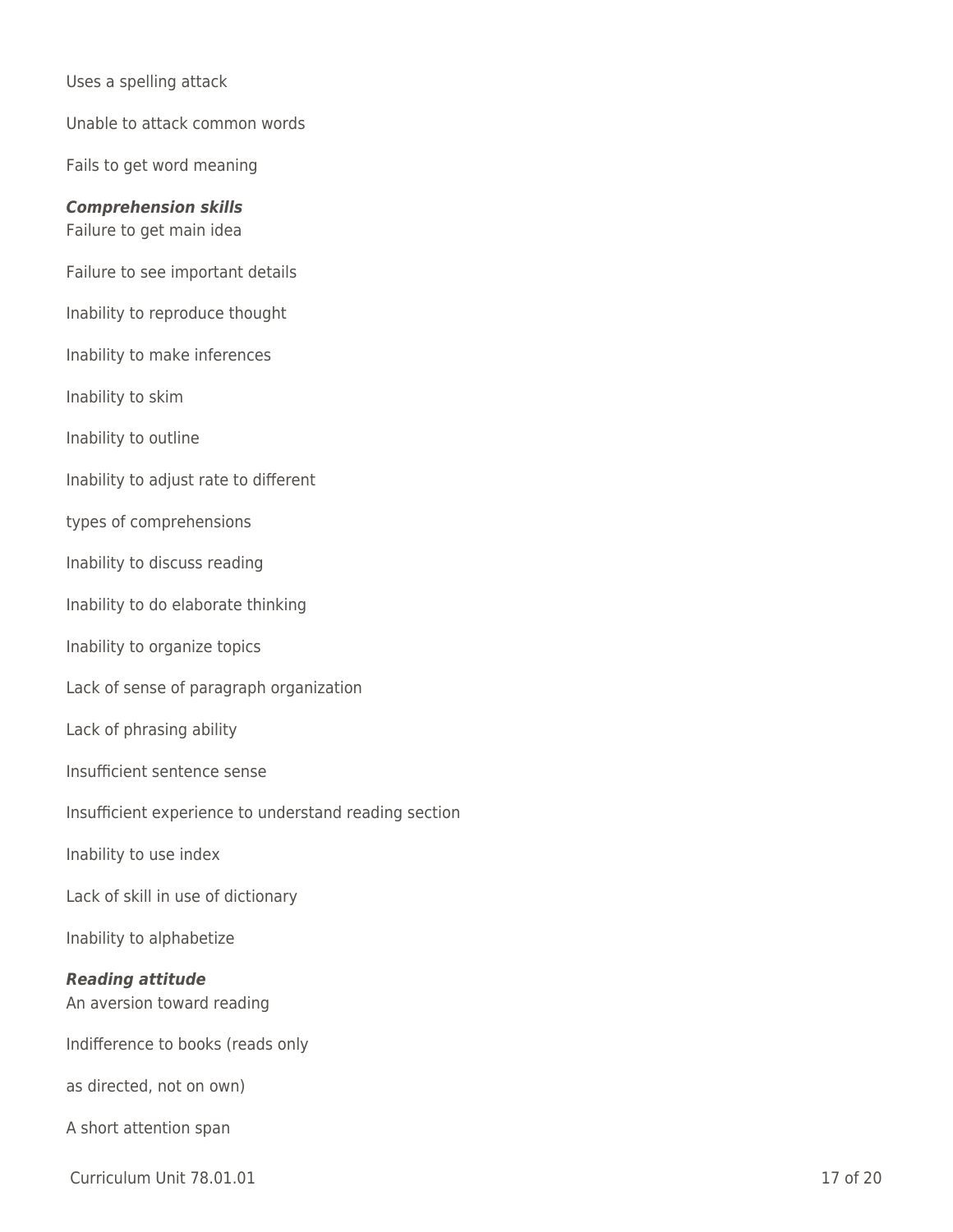### Easily distracted

### *Idiosyncrasies in reading*

Unnecessary vocalization

Overdependence on marker

Loses place easily

Lip movements in silent reading

Unnatural voice

Irregular eye movements

Head movements

#### *Other types of reading deficiencies* No ear for sound

Omitting portions of sentences

Dependency on others to pronounce words

Poor word recognition of words similar in meaning

Eyestrain, evidenced by frowning, squinting, rubbing eyes

Poor work-study habits

Inability to express or sense feeling

### *Writing*

Expresses himself/herself effectively and correctly in situations requiring written language proficiency

Understands and uses proper grammatical forms

Shows originality in his/her writing

Spells correctly in all of his/her written work

Writes legibly and with good speed

### *Strategy*

#### *Recommendation*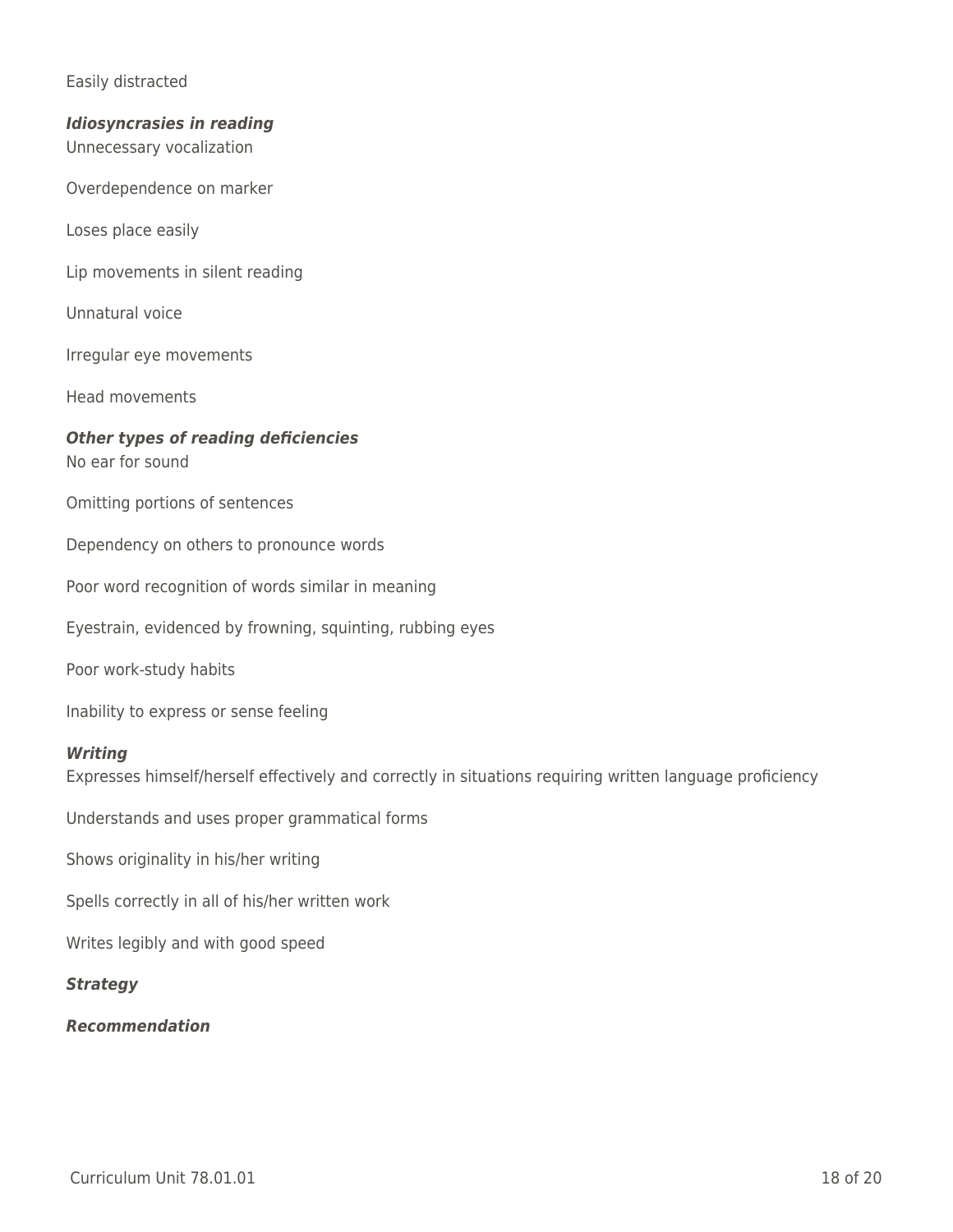# **Ideas for Writing Project and Writing Workshop**

The following books will be used as resources to this writing approach:

The Whole Word Catalogue is the best collection of ideas, themes, materials,and strategies for developing writing I have seen. It can be obtained from the Teachers and Writers Collaborative, 186 West 4th Street, New York, NY 10014, or at The Teacher Center, Inc., 425 College Street, New Haven, CT 06515. The Teachers and Writers Collaborative also has available two other valuable curricula units and a newsletter full of practical ideas and diary accounts of particular classroom experiences.

A Day Dream I Had at Night by Roger Landrum and Children from PS 1 and PS 42 (Teachers and Writers Collaborative, Summer, 1971).

Imaginary Worlds by Richard Murphy (Teachers and Writers Collaborative, Summer, 1971) Some interesting essays on teaching writing, written primarily by writers who also happen to be teachers, and which emphasize the process of writing, rather than ideas or materials, are: Somebody Turned on a Tap in These Kids , ed. by Nancy Larrick (Delacorte Press, 1971). Writers as Teachers, Teachers as Writers , ed. by Jonathan Baumbach (Holt, Rinehart and Winston, 1970).

Some workbooks provide interesting exercises in metaphor and fantasy. I have used the two mentioned here quite selectively, pulling out a page here, an idea there. Other teachers I know use the whole books.

Making It Strange, Books 1, 2, 3, 4, prepared by Sunectices, Inc. (Harper & Row, 1968). Experiential English , Sandra Fluck (Glencoe Press, 1973).

There are many collections of writing by young people available these days. The ones I like best and use are:.

The Voice of the Children , collected by June Jordan and Terri Bush (Holt, Rinehart and Winston, 1970).

The Best of 40 Acres , ed. by Cyril James (40 Acres and a Mule, New York, 1972).

Miracles , ed. by Richard Lewis (Simon & Schuster, 1966).

Journeys , ed. by Richard Lewis (Simon & Schuster, 1969).

There Are Two Lives , ed. by Richard Lewis (Simon & Schuster, 1970).